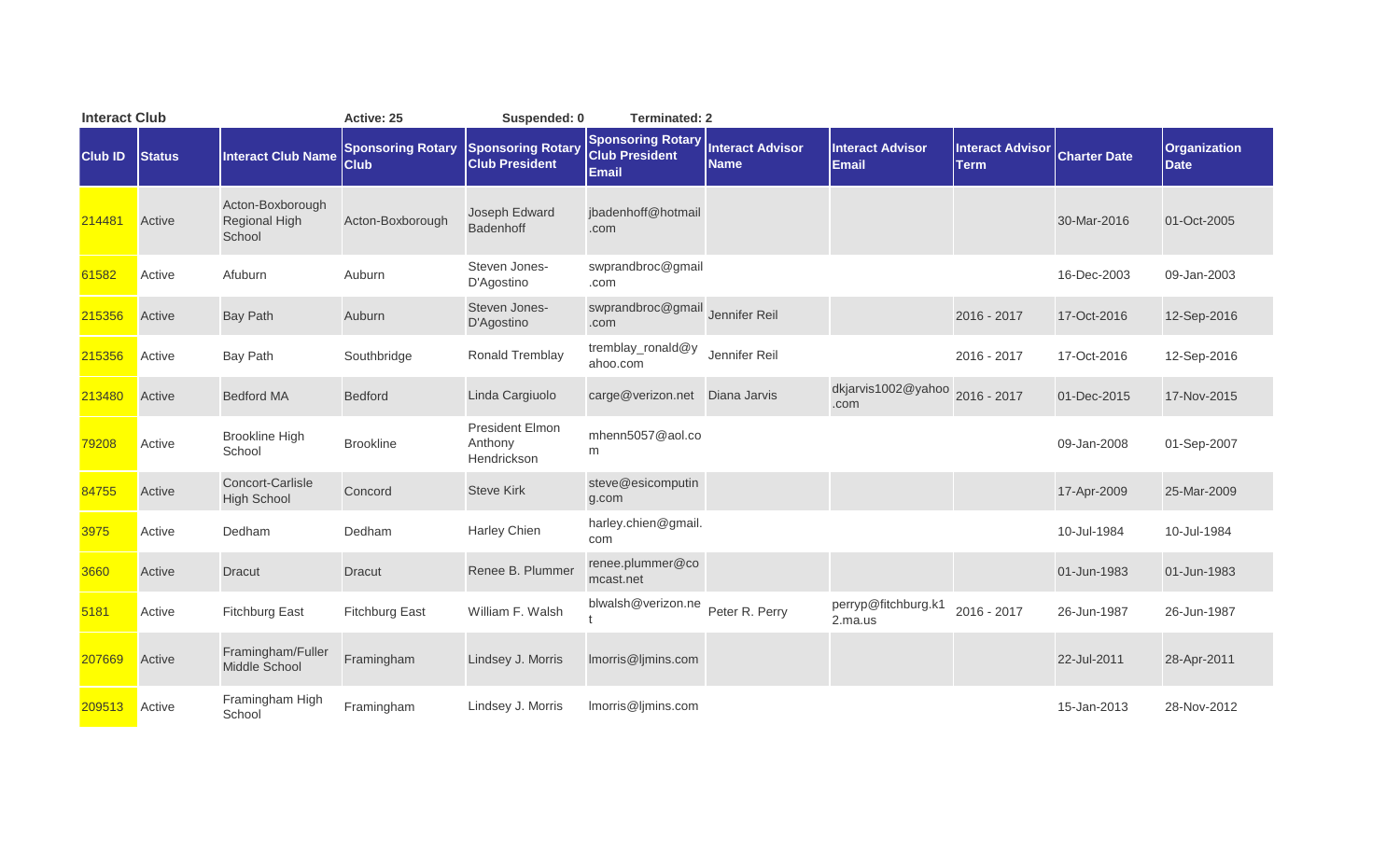| 90497  | Active     | Gardner                                  | Gardner          | Dawn M Casavant            | dawn.casavant@he<br>ywood.org   |                     |                                                  |             | 12-Aug-2010 | 22-Oct-2009 |
|--------|------------|------------------------------------------|------------------|----------------------------|---------------------------------|---------------------|--------------------------------------------------|-------------|-------------|-------------|
| 15660  | Active     | Leominster H.S.                          | Leominster       | Jennifer Stacy             | jennifer.stacy@td.co<br>m       |                     |                                                  |             | 01-Apr-1992 | 01-Apr-1992 |
| 65400  | Active     | Littleton                                | Littleton        | Corinne C Braciska         | ccbraciska@gmail.c<br><b>om</b> |                     |                                                  |             | 08-Nov-2004 | 02-Oct-2004 |
| 87292  | Active     | Marlborough High<br>School               | Marlborough      | Peggy Sheldon              | peggy@albrodeur.c<br>om         |                     |                                                  |             | 06-Nov-2009 | 30-Oct-2009 |
| 212484 | Active     | Nashoba Regional<br><b>High School</b>   | Nashoba Valley   | <b>Chris Spear</b>         | chrisbspear@gmail.<br>com       |                     |                                                  |             | 28-Apr-2015 | 01-Apr-2015 |
| 49541  | Active     | Needham High<br>School                   | Needham          | Ted Shaughnessy,<br>Jr.    | tedshaughnessy@c<br>omcast.net  |                     |                                                  |             | 18-Jul-2000 | 30-Apr-2000 |
| 214823 | Active     | Northborough-<br>Southborough            | Northborough     | Mr. Edward F. King         | eking@rotary7910.o<br>rg        |                     |                                                  |             | 06-Jun-2016 | 01-May-2016 |
| 214957 | Active     | Parker School                            | Acton-Boxborough | Joseph Edward<br>Badenhoff | jbadenhoff@hotmail<br>.com      | Palma J. Cicchetti  | palmacicchetti@com<br>cast.net                   | 2016 - 2017 | 11-Jul-2016 | 18-May-2016 |
| 213355 | Active     | Southbridge Middle<br><b>High School</b> | Southbridge      | Ronald Tremblay            | tremblay_ronald@y<br>ahoo.com   |                     |                                                  |             | 10-Nov-2015 | 29-Apr-2015 |
| 17819  | Active     | Tri Hi Y                                 | Watertown        | Lilia Weisfeldt            | lilia@ballroominbost<br>on.com  |                     |                                                  |             | 01-Jul-1994 | 01-Jul-1994 |
| 215382 | Active     | Watertown High<br>School                 | Watertown        | Lilia Weisfeldt            | lilia@ballroominbost<br>on.com  | <b>Linda Tracey</b> | linda.tracey@waterto 2016 - 2017<br>wn.k12.ma.us |             | 18-Oct-2016 | 07-Sep-2016 |
| 211600 | Active     | Wellesley                                | Wellesley        | Scott Ronald<br>Secrest    | ssecrest@three-<br>C.com        | <b>Bob Anthony</b>  | rwa1645@gmail.com 2016 - 2017                    |             | 13-Oct-2014 | 01-Sep-2014 |
| 59417  | Active     | Westborough High<br>School               | Westborough      | Mr. Giraud S Gross         | gross@westboroug<br>hrotary.org |                     |                                                  |             | 20-May-2003 | 15-May-2003 |
| 57434  | Active     | Weston & Weyland                         | Weston           | David H. Bradley, Jr.      |                                 |                     |                                                  |             | 02-Dec-2002 | 22-Nov-2002 |
| 14086  | Terminated | Westboro                                 | Westborough      | Mr. Giraud S Gross         | gross@westboroug<br>hrotary.org |                     |                                                  |             | 01-Sep-1990 | 01-Sep-1990 |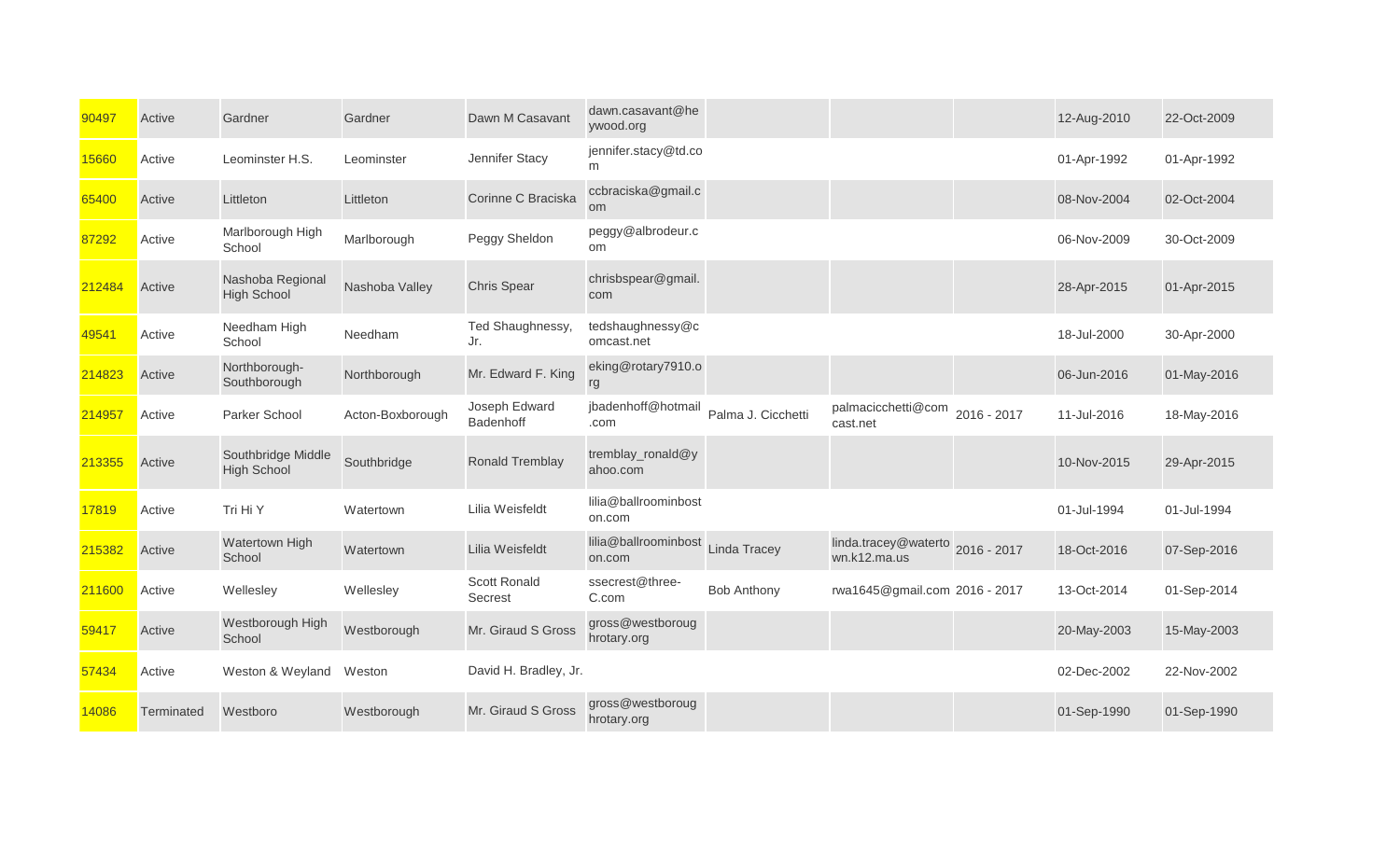| ;2244 |  |
|-------|--|
|       |  |

Powers

of the Mrs. Dorothy A. dpowers@townhall.<br>52244 Terminated Westwood Westwood Mestwood Dowers westwood marie was also week to have been more to the US-Ju westwood.ma.us

dpowers@townhall.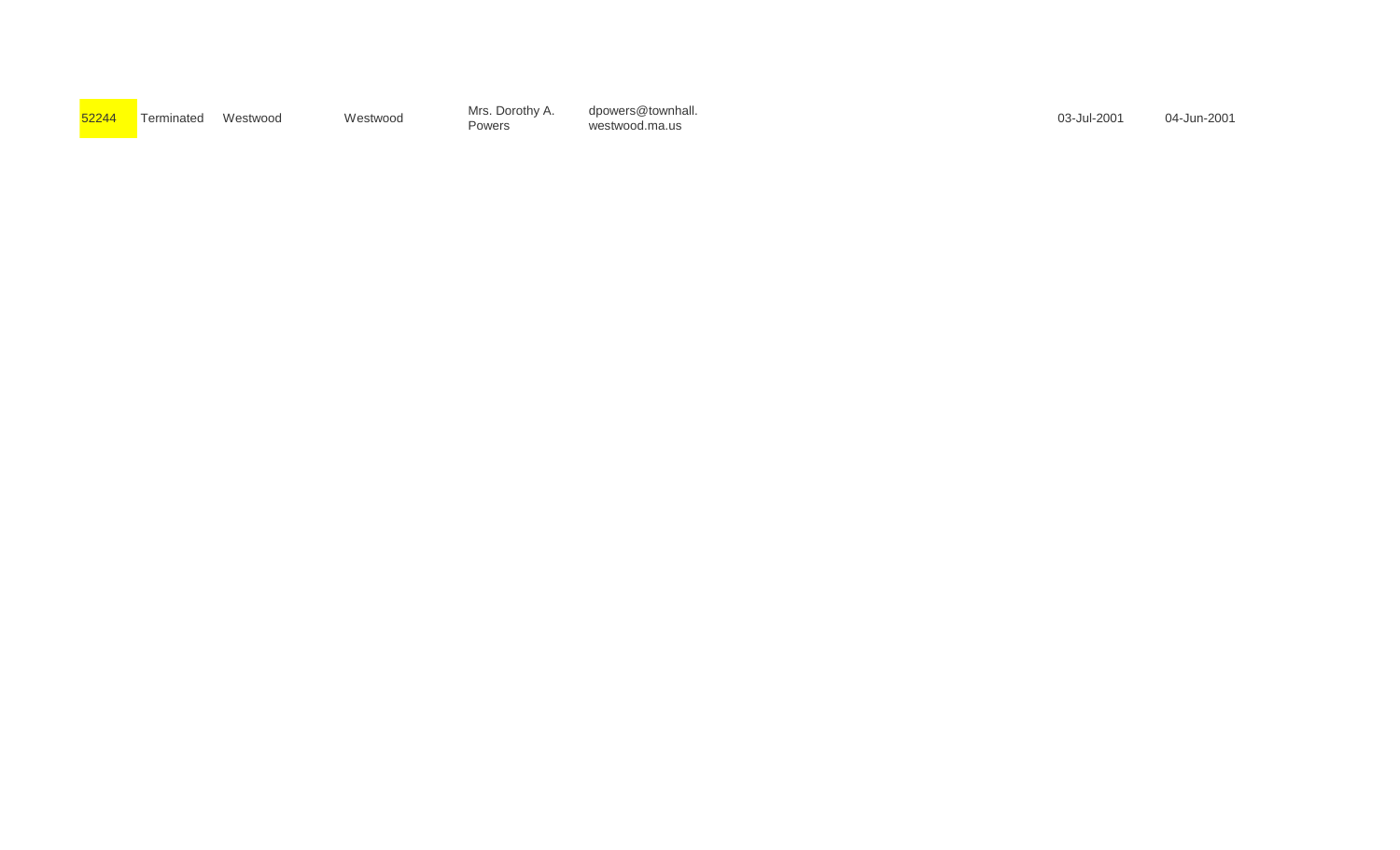| <b>Club Base</b> |
|------------------|
| School           |
| School           |
| School           |
| School           |
| School           |
| School           |
| School           |
| School           |
| Community        |
| School           |
| School           |
| School           |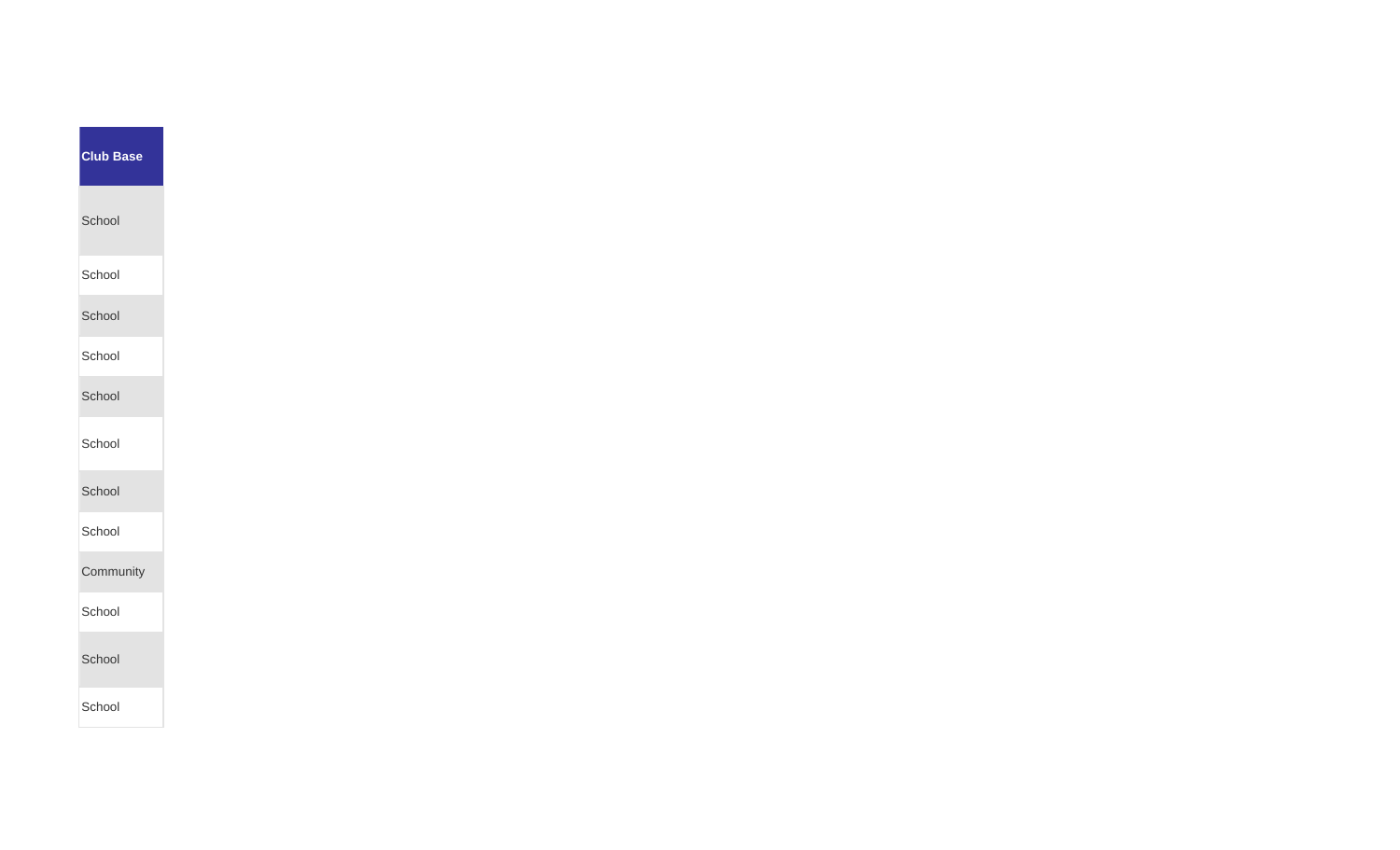| School    |
|-----------|
| School    |
| School    |
| School    |
|           |
| School    |
| School    |
| Community |
| School    |
| School    |
|           |
| School    |
| School    |
| Community |
| School    |
| Community |
| School    |